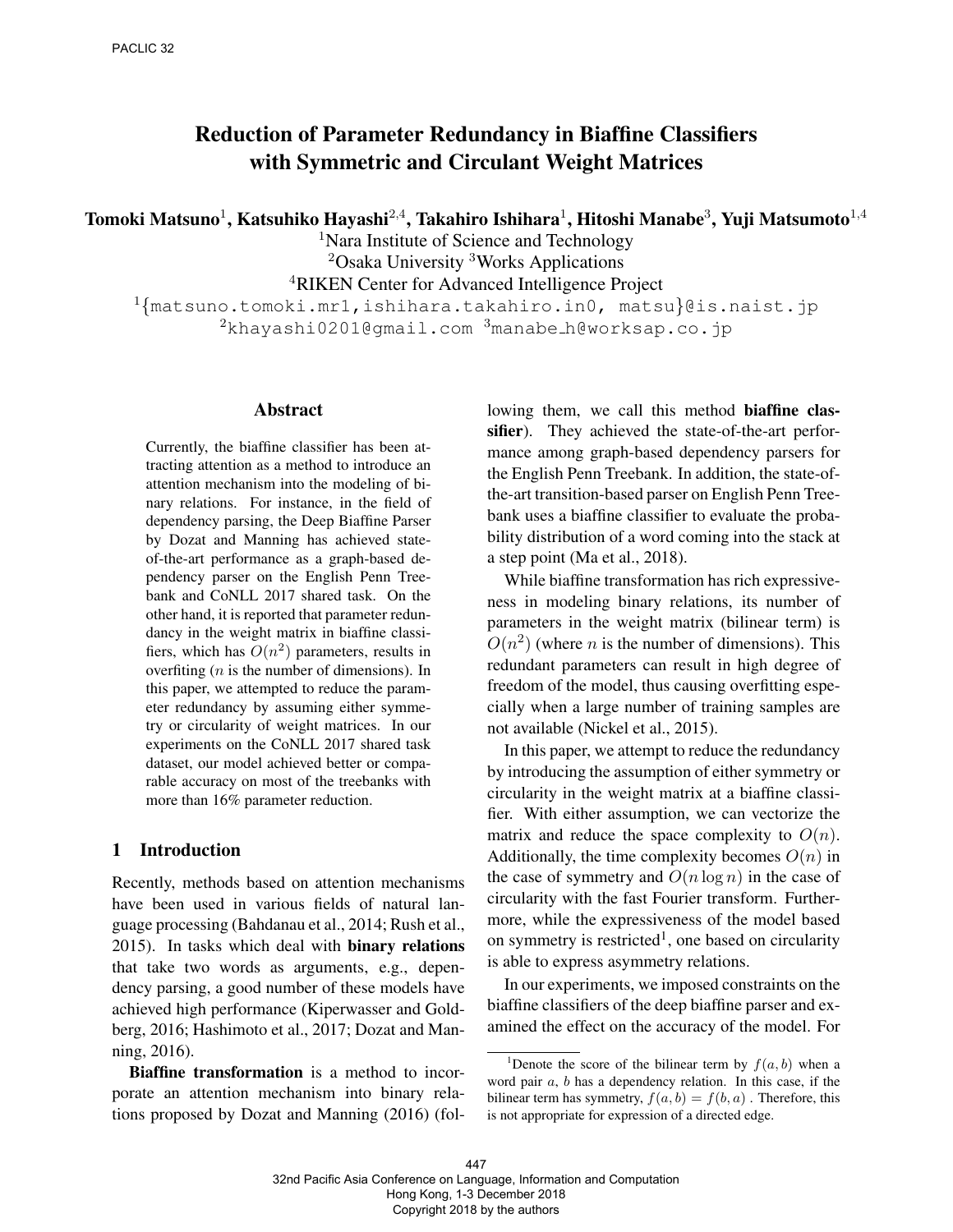our experiments, we used the dependency parsing dataset from the CoNLL 2017 shared task (Zeman et al., 2017). We chose four languages which have relatively rich training examples and four languages which have fewer. From our experiments, we found that the method with the circularity assumption outperformed the baseline in most of the languages.

#### 2 Deep Biaffine Parser

Models introduced in this paper are based on the Deep Biaffine Parser proposed by (Dozat and Manning, 2016). They achieved the state-of-the-art accuracy on the CoNLL 2017 shared task for Universal Dependencies (Zeman et al., 2017).

This model receives a sequence of words and POS tags, and calculates the probability of an arc between each pair of words as well as a syntactic function label for each arc. For evaluation of scores, it uses Long Short-Term Memories (LSTMs), Multi-Layer Perceptrons (MLPs) and biaffine classifiers.

In the following sections, first, we explain the biaffine transformation which is the essential part of a biaffine classifier while skipping explanation about LSTM and MLP for the sake of simplicity. Then, we describe the overview of the model. It is worth noting that the structure of the model is different from that in (Dozat and Manning, 2016) in that it utilizes character level information. This is because we used an updated version of the model that was made for the shared task (Dozat et al., 2017).

#### 2.1 Biaffine Transformation

For the dependency parsing score functions, we use the biaffine transformation shown below to model binary relations. Here, ⊕ stands for concatenation of vectors. The first term on the right side represents relatedness score, and the second term the score of  $v_i$  and  $v_j$  appearing independently. b is bias term.

$$
g(\mathbf{v}_i, \mathbf{v}_j) = \mathbf{v}_i^{\mathrm{T}} \mathbf{A} \mathbf{v}_j + (\mathbf{v}_i \oplus \mathbf{v}_j)^{\mathrm{T}} \mathbf{b} + b \qquad (1)
$$

#### 2.2 Structure of the Model

We show the structure of this model below.

1. First, this model takes two sequences: words and POS tags. It uses a unidirectional LSTM

to encode each words' character-level information into a vector. It then sums this vector with a separate token-level word embeddings.

- 2. It then concatenates the vectors obtained above with POS embeddings and encodes them via a three layer bidirectional LSTM.  $y_i$  denotes a vector made by concatenating the hidden states (not including cell states) from the LSTMs of both directions which corresponds to the  $i$  th word  $w_i$ .
- 3. These outputs are then transformed with MLPs. Here, we use distinct MLPs for dependents and heads in the prediction of arcs and labels.

$$
\mathbf{v}_{i}^{arc-head} = \text{MLP}^{arc-head}(\mathbf{y}_{i}),
$$

$$
\mathbf{v}_{j}^{arc-dep} = \text{MLP}^{arc-dep}(\mathbf{y}_{j}),
$$

$$
\mathbf{v}_{i}^{label-head} = \text{MLP}^{label-head}(\mathbf{y}_{i}),
$$

$$
\mathbf{v}_{j}^{label-dep} = \text{MLP}^{label-dep}(\mathbf{y}_{i}),
$$
(2)
$$
\mathbf{v}_{j}^{label-dep} = \text{MLP}^{label-dep}(\mathbf{y}_{j}).
$$
where 
$$
\mathbf{v}_{i}^{arc-head}, \mathbf{v}_{j}^{arc-dep} \in \mathbb{R}^{n}
$$

4. The scores of arcs between each word pair are calculated using a biaffine transformation.

and  $\mathbf{v}^{label-head}_i, \mathbf{v}^{label-dep}_j \in \mathbb{R}^m$ 

$$
s_{i,j}^{(arc)} = \mathbf{v}_i^{arc-head} \mathbf{W} \mathbf{v}_j^{arc-dep} + \mathbf{v}_i^{arc-head} \mathbf{b}^{(arc)}
$$
\n(3)

.

- 5. Running Chu-Liu/Edmonds algorithm (Chu and Liu, 1965; Edmonds, 1967) on the scores calculated in (3), we obtain a tree structure that maximizes the total score.
- 6. It evaluates a score  $s_{i,j}^{(l)}$  of assigning a label l  $(l \in \{1, 2, ..., L\}; L:$  the number of labels) on the arc between the dependent word  $w_i$  and its predicted head word  $w_i$ . The equation is defined below.

$$
s_{i,j}^{(l)} = \mathbf{v}_i^{label-head} \mathbf{U}^{[l]} \mathbf{v}_j^{label-dep}
$$
  
+ 
$$
(\mathbf{v}_i^{label-head} \oplus \mathbf{v}_j^{label-dep})^{\mathrm{T}} \mathbf{b}^{[l]} \tag{4}
$$
  
+ 
$$
b^{[l]}.
$$

448 32nd Pacific Asia Conference on Language, Information and Computation Hong Kong, 1-3 December 2018 Copyright 2018 by the authors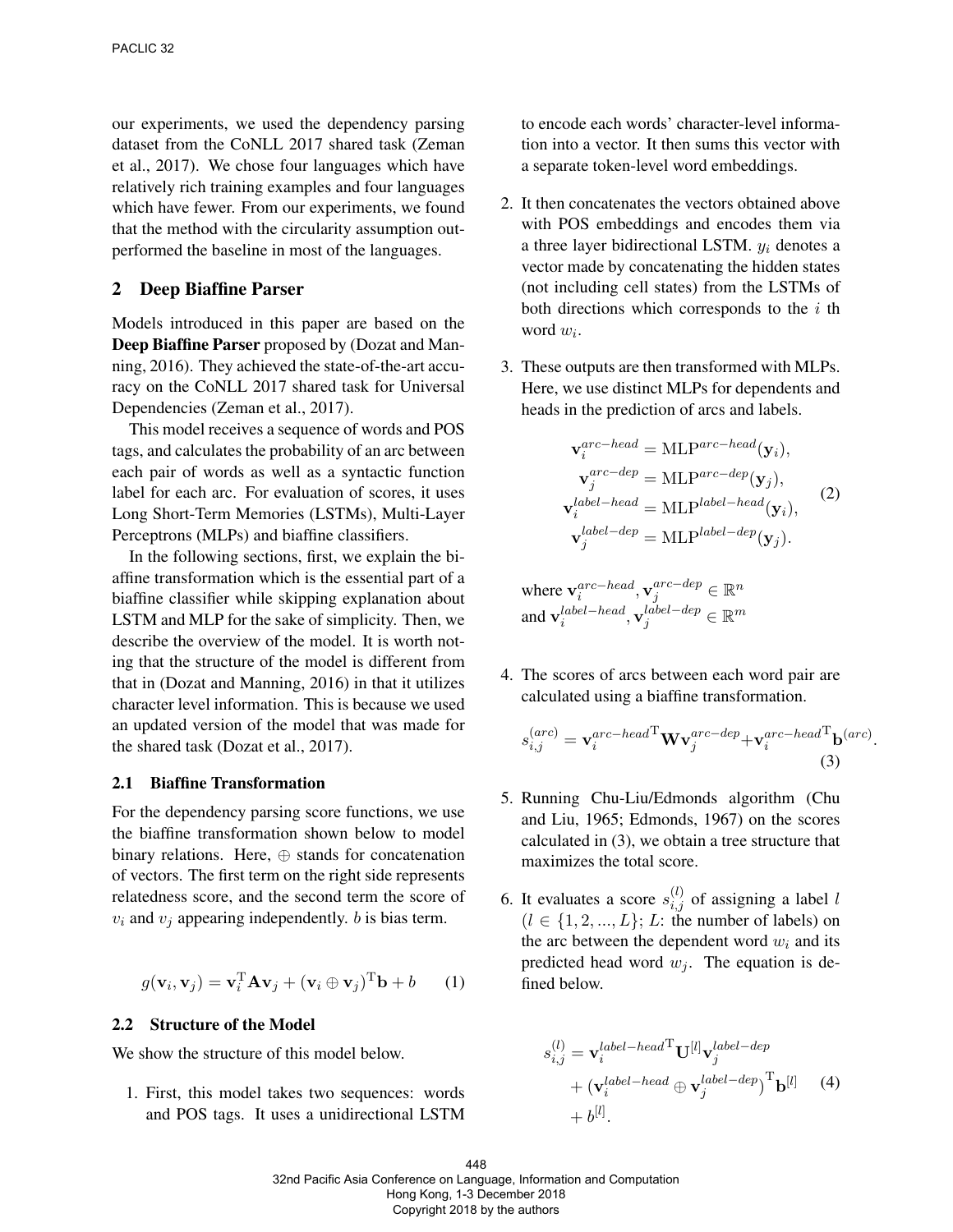Here, a distinct weight matrix  $\mathbf{U}^{[l]}$ , weight vector  $\mathbf{b}^{[l]}$  and bias  $b^{[l]}$  are used for each label. The first term on the right side of the equation (4) represents the score of assigning the label  $l$  to the arc between dependent  $w_i$  and head  $w_j$ . The second term expresses the score of the label when the dependent and head are given independently.

In our experiment,  $\mathbf{W} \in \mathbb{R}^{n \times n}$  and  $\mathbf{U}^{[l]} \in \mathbb{R}^{m \times m}$ account for about 17% of the parameters in the deep biaffine parser. By reducing these parameters, we can expect not only improved memory efficiency but also less overfitting.

#### 3 Proposed Methods

In this section, we introduce our two proposed methods to reduce the number of parameters of the model. We impose either a symmetry or circularity constraint on the weight matrix  $W$  of (3) and  $\mathbf{U}^{[l]}~(\forall l \in \{1,2,\ldots,L\}) \text{ of (4)}.$ 

#### 3.1 Symmetric Matrix Constraint

This method assumes that the weight matrices of the bilinear terms are symmetric matrices and thus are diagonalizable. As a result, we can transform the bilinear term of the score functions into a "triple inner product" of two input vectors and a weight vector.

# 3.1.1 Diagonalization of the weight matrix in the bilinear term

When a matrix  $\mathbf{W} \in \mathbb{R}^{n \times n}$  is symmetric, it can be diagonalized by an orthogonal matrix  $\mathbf{O} \in \mathbb{R}^{n \times n}$ as below:

$$
\mathbf{W} = \mathbf{O}\text{diag}(\mathbf{w})\mathbf{O}^{\mathrm{T}}
$$

where  $w \in \mathbb{R}^n$  consists of the eigenvalues of W and diag( $\mathbf{w}$ )  $\in \mathbb{R}^{n \times n}$  represents the diagonal matrix whose diagonal elements are w. With this property, we can rewrite the bilinear term as follows:

$$
\mathbf{v}_i^{\mathrm{T}} \mathbf{W} \mathbf{v}_j = \mathbf{v}_i^{\mathrm{T}} \mathbf{O} \operatorname{diag}(\mathbf{w}) \mathbf{O}^{\mathrm{T}} \mathbf{v}_j
$$
  
=  $\mathbf{v}_i^{\prime \mathrm{T}} \operatorname{diag}(\mathbf{w}) \mathbf{v}_j^{\prime}$  (5)  
=  $\langle \mathbf{v}_i^{\prime}, \mathbf{w}, \mathbf{v}_j^{\prime} \rangle$ .

where,  $\mathbf{v}'_i = \mathbf{O}^T \mathbf{v}_i$  and  $\mathbf{v}'_j = \mathbf{O}^T \mathbf{v}_j$ , assuming O is learned implicitly.  $\langle v'_i, w, v'_j \rangle$  is a "triple inner product" of  $v'_i$ , w and  $v'_j$  defined by  $\langle a, b, c \rangle =$ 

 $\sum_{k=1}^{n} a_k b_k c_k$ . Consequently, the symmetry constraint on the matrix can reduce the number of weight parameters from  $n^2$  to n.

#### 3.1.2 Simultaneous Diagonalization

When a set of symmetric matrices forms a commuting family, they can be diagonalized by the same orthogonal matrix (Liu et al., 2017). So we assume the weight matrices  $\mathbf{U}^{[1]}, \mathbf{U}^{[2]}, \ldots, \mathbf{U}^{[L]}$  of the scoring functions (4) form a commuting family. Namely, we assume:

$$
\mathbf{U}^{[p]}\mathbf{U}^{[q]}=\mathbf{U}^{[q]}\mathbf{U}^{[p]},\ \forall p,q\in\{1,2,\ldots,L\}.
$$

With this assumption, all  $L$  weight matrices can be diagonalized simultaneously. Therefore, the vectors  $\mathbf{v}_i^{label-head}$  and  $\mathbf{v}_j^{label-dep}$  $j^{laoel - aep}_{j}$  can be mapped by the same orthogonal matrix for all score functions.

#### 3.1.3 Score Functions

Based on the above, under the assumption that all weight matrices are symmetric, we substitute the bilinear term in the biaffine transformations with a triple inner product. First, the score function for arc is defined as follows:

$$
s_{i,j}^{(arc)} = \langle \mathbf{v}_i^{arc-head}, \mathbf{w}, \mathbf{v}_j^{arc-dep} \rangle + (\mathbf{v}_i^{arc-head} \oplus \mathbf{v}_j^{arc-dep})^{\mathrm{T}} \mathbf{b}.
$$
 (6)

where,  $\mathbf{w} \in \mathbb{R}^n$ ,  $\mathbf{b} \in \mathbb{R}^{2n}$ . Unlike in (3), the second term of this function contains the arc-dep vector because we confirm that it improves the performance.

Scoring functions for labels are defined as follows:

$$
s_{i,j}^{(l)} = \langle \mathbf{v}_i^{label-head}, \mathbf{u}^{[l]}, \mathbf{v}_j^{label-dep} \rangle + (\mathbf{v}_i^{label-head} \oplus \mathbf{v}_j^{label-dep})^{\mathrm{T}} \mathbf{b}^{[l]}.
$$
 (7)

where,  $\mathbf{u}^{[l]} \in \mathbb{R}^m$ ,  $\mathbf{b}^{[l]} \in \mathbb{R}^{2m}$ . We eliminate the bias term  $b^{[l]}$  in (4) because we confirm that it does not affect the performance.

#### 3.2 Circulant Matrix Constraint

Nickel et al. (2015) used a circulant matrix for the bilinear transformation in knowledge graph completion model (Nickel et al., 2011) to reduce the number of parameters and improve the computational efficiency. Following this method, we assume the weight matrices of the bilinear term in the biaffine transformations are circulant and propose new scoring functions based on that.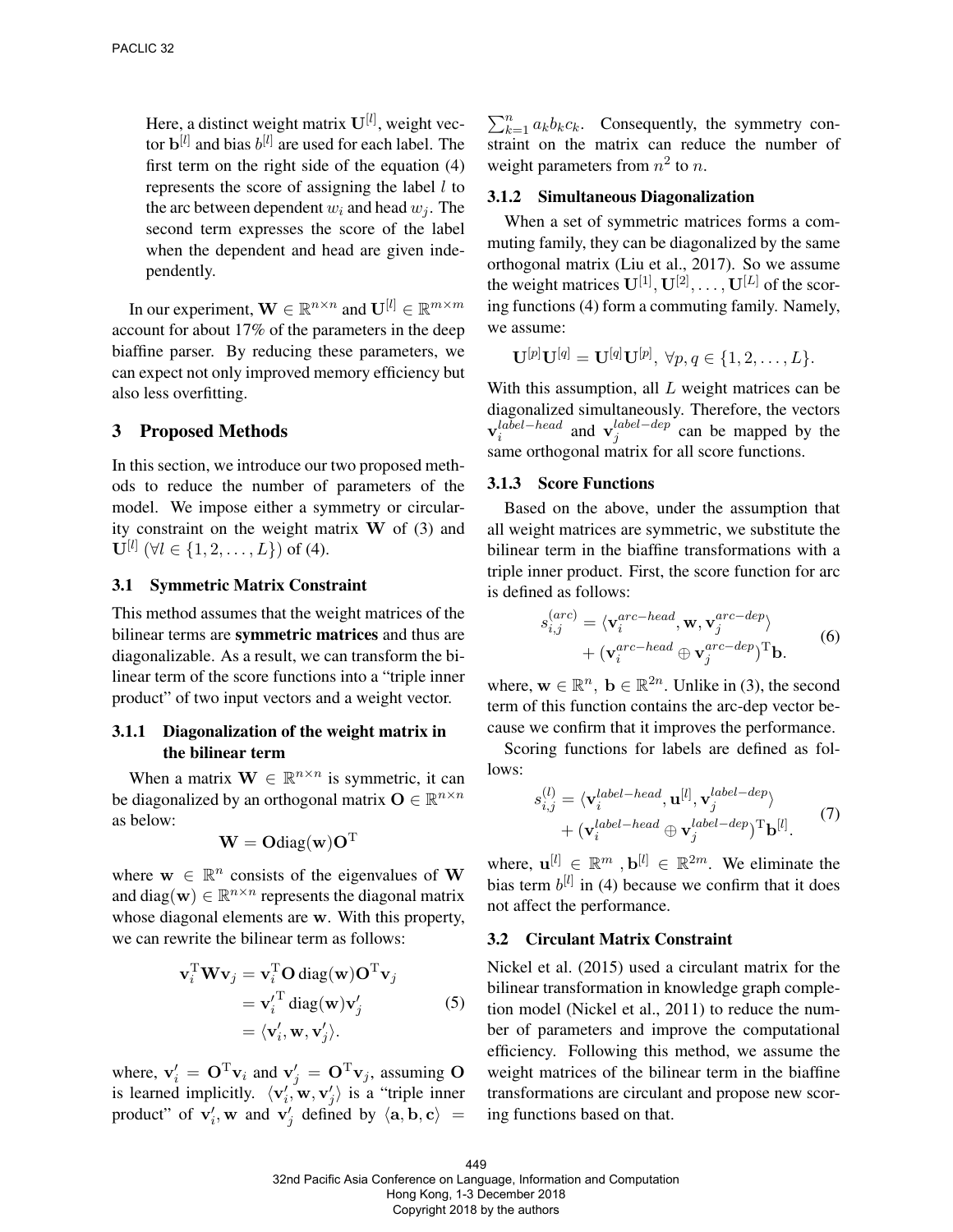## 3.2.1 Bilinear Transformation Using a Circulant Matrix

We define the circulant matrix  $C(\mathbf{w}) \in \mathbb{R}^{n \times n}$  for a vector  $\mathbf{w} \in \mathbb{R}^n$  as follows:

$$
C(\mathbf{w}) = \begin{bmatrix} w_1 & w_n & \dots & w_3 & w_2 \\ w_2 & w_1 & w_n & w_3 \\ \vdots & w_2 & w_1 & \ddots & \vdots \\ w_{n-1} & \ddots & \ddots & w_n \\ w_n & w_{n-1} & \dots & w_2 & w_1 \end{bmatrix} .
$$
 (8)

where,  $\mathbf{w}^{\mathrm{T}} = (w_1, \dots, w_n)$ . Then, we replace the bilinear term with one where the weight matrix is a circulant matrix  $C(w)$  with *n* parameters:

$$
\mathbf{v}_i^{\mathrm{T}} C(\mathbf{w}) \mathbf{v}_j. \tag{9}
$$

#### 3.2.2 Score Functions

We propose score functions that employ (9) as the bilinear term in the biaffine transformation. The score function for an arc is then defined as follows:

$$
s_{i,j}^{(arc)} = \mathbf{v}_i^{arc-head} C(\mathbf{w}) \mathbf{v}_j^{arc-dep}
$$
  
+ 
$$
(\mathbf{v}_i^{arc-head} \oplus \mathbf{v}_j^{arc-dep})^{\mathrm{T}} \mathbf{b}.
$$
 (10)

where,  $\mathbf{w} \in \mathbb{R}^n$ ,  $\mathbf{b} \in \mathbb{R}^{2n}$ .

The score functions for labels are defined as follows:

$$
s_{i,j}^{(l)} = \mathbf{v}_i^{label-head} C(\mathbf{u}^{[l]}) \mathbf{v}_j^{label-dep}
$$
  
+ 
$$
(\mathbf{v}_i^{label-head} \oplus \mathbf{v}_j^{label-dep})^{\mathrm{T}} \mathbf{b}^{[l]}.
$$
 (11)

where,  $\mathbf{u}^{[l]} \in \mathbb{R}^m$  ,  $\mathbf{b}^{[l]} \in \mathbb{R}^{2m}$ .

### 3.2.3 Efficient Computation Using Fast Fourier Transformation

In this section, we explain how to compute (9) efficiently using a fast Fourier transformation (FFT). We denote an  $n$ -point discrete Fourier transformation (DFT) matrix as  $\mathfrak{F}_n \in \mathbb{C}^{n \times n}$ . Then, any circulant matrix  $C(\mathbf{w}) \in \mathbb{R}^{n \times n}$  can be diagonalized as follows (Gray et al., 2006):

$$
C(\mathbf{w}) = \mathfrak{F}_n^{-1} \operatorname{diag}(\mathfrak{F}_n \mathbf{w}) \mathfrak{F}_n.
$$

With this property, we can rewrite (9) as a triple hermitian inner product (Liu et al., 2017):

$$
\mathbf{v}_i^{\mathrm{T}} C(\mathbf{w}) \mathbf{v}_j = \mathbf{v}_i \mathfrak{F}_n^{-1} \operatorname{diag}(\mathfrak{F}_n \mathbf{w}) \mathfrak{F}_n \mathbf{v}_j
$$
  
\n
$$
= \frac{1}{n} \overline{\mathfrak{F}_n \mathbf{v}_i}^{\mathrm{T}} \operatorname{diag}(\mathfrak{F}_n \mathbf{w}) \mathfrak{F}_n \mathbf{v}_j
$$
  
\n
$$
= \langle \mathbf{v}_i', \mathbf{w}', \mathbf{v}_j' \rangle
$$
  
\n
$$
= \Re(\langle \mathbf{v}_i', \mathbf{w}', \mathbf{v}_j' \rangle). \tag{12}
$$

Here,  $\mathbf{v}'_i = \overline{\mathfrak{F}_n \mathbf{v}_i}, \mathbf{v}'_j = \mathfrak{F}_n \mathbf{v}_j, \mathbf{w}' = \frac{1}{n}$  $\frac{1}{n}$  diag( $\mathfrak{F}_n$ **w**), and all of them are  $n$  dimensional complex vectors.  $\Re(\cdot)$  is the operator which takes the real parts of its argument. With this transformation, we can compute the bilinear transformation with a circulant matrix in  $O(n \log n)$  using a FFT.

The DFT of an *n*-dimensional vector **x**,  $\mathfrak{F}_n$ **x**, is conjugate symmetric if and only if  $x$  is a real vector (Hayashi and Shimbo, 2017). In our experiment, we initialize  $w'$  with the DFT of a real vector and update it in complex space. We update "frequency" domain (complex space) vectors using only the operations which have correspondence to "time domain" vectors. Thus, as described in Hayashi and Shimbo (2017), the conjugate symmetry of vectors are kept while learning because their initial values satisfy it.

### 3.2.4 Expressiveness of the Bilinear Transformation Using Circulant Matrices

In this section, we explain about the expressiveness of circulant matrices in relation to an arbitrary matrix  $\mathbf{W} \in \mathbb{R}^{n \times n}$ . Trouillon et al. (2017) show that for any  $\mathbf{W},$  there exists a normal matrix  $\mathbf{W}'\in\mathbb{C}^{n\times n}$ such that  $\mathbf{W} = \Re(\mathbf{W}')$ . Further, as with a symmetric matrix, a normal matrix can be diagonalized as follows:

$$
\mathbf{W} = \Re(\mathbf{W}') = \Re(\mathbf{O} \operatorname{diag}(\mathbf{w}')\mathbf{O}^*).
$$

Here,  $\mathbf{O} \in \mathbb{C}^{n \times n}$  is a unitary matrix,  $\mathbf{O}^*$  is the conjugate transpose of **O** and  $\mathbf{w}' \in \mathbb{C}^n$  is the complex vector which consists of the eigenvalues of  $W'$ . The bilinear transformation whose weight matrix W is replaced with this, can be transformed into (12). The unitary matrix  $O$  is a bijective function, so the input vectors  $v_i$ ,  $v_j$  are learned as their one-to-one correspondent  $\mathbf{v}'_i = \mathbf{O}^T \mathbf{v}_i$ ,  $\mathbf{v}'_j = \mathbf{O}^T \mathbf{v}_j$ , assuming that the unitary matrix  $O$  is learned implicitly. Note that to simultaneously diagonalize the normal matrices whose real parts are the weight matrices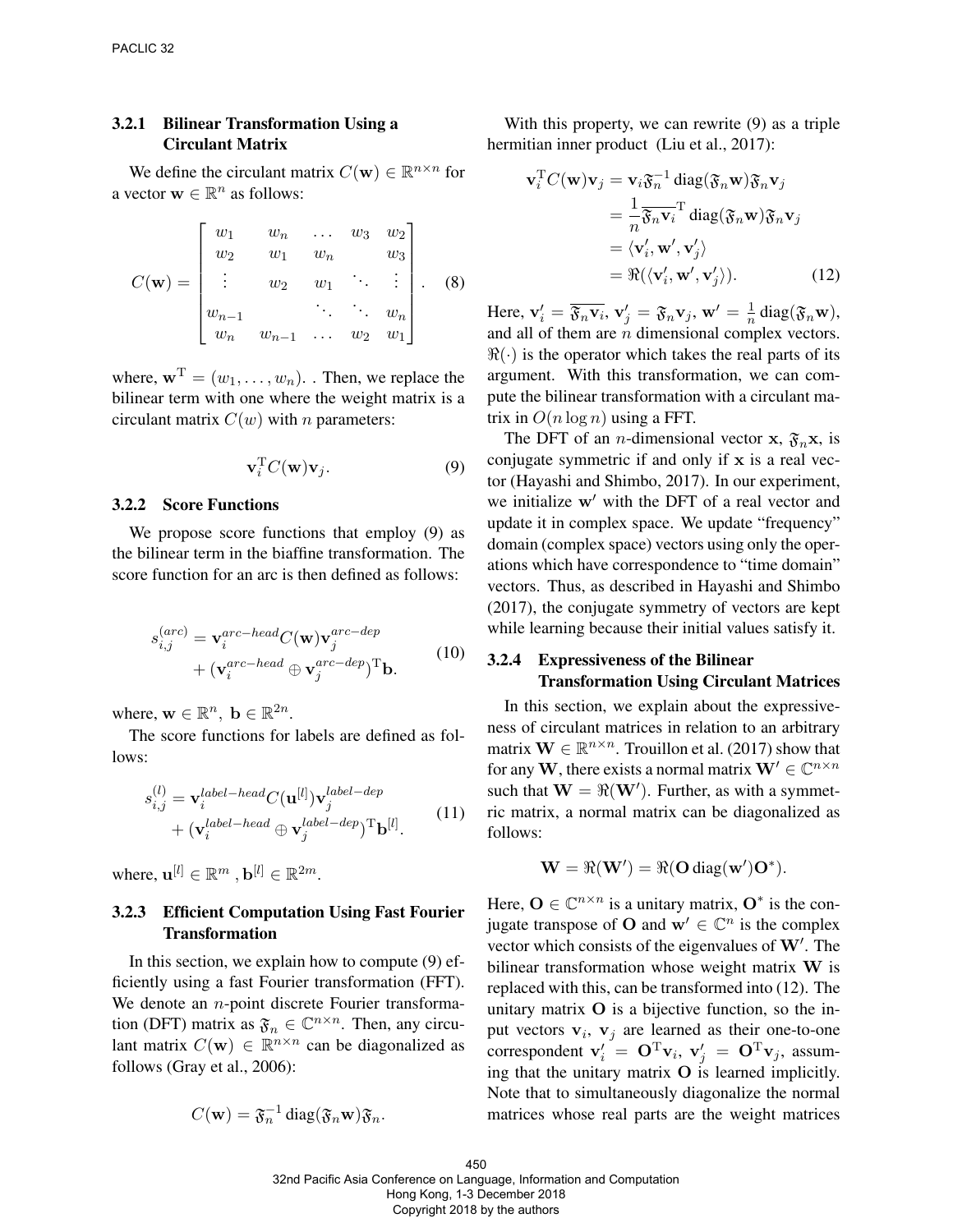$\mathbf{U}^{[1]}, \mathbf{U}^{[2]}, \dots, \mathbf{U}^{[L]}$  in the scoring functions for labels, we have to assume that they form a commuting family as with the discussion in 3.1.2.

# 4 Related work

### Dependency Parsing

In recent years, various graph-based parsers with attention mechanisms have been proposed.

Kiperwasser and Goldberg (2016) incorporated the attention mechanism used in machine translation (Bahdanau et al., 2014) into their graph-based parser. Their model receives vectors which are made by concatenating LSTM outputs corresponding to each word and its head candidates. Similarly, Hashimoto et al. (2017) proposed a graphbased parser where they substitute the MLP-based classifier in (Kiperwasser and Goldberg, 2016) with the bilinear one in their multi-task neural model, although they still use the MLP-based one in prediction of labels. Accordingly, Dozat and Manning (2016) modified the model by Kiperwasser and Goldberg (2016) using a biaffine classifier instead of an MLP-based one which enables the model to express not only the probability of a word receiving a particular word as dependent but also the prior probability of a word being a head.

Likewise, in transition-based parsing literature, the state-of-the-art parser on the English Penn Tree-Bank by Ma et al. (2018) uses an attention mechanism based on a biaffne classifier which calculates the probability distribution of the next word which comes into the stack at each time step, with LSTM outputs corresponding to each word in the input sentence. The models proposed in this paper can be incorporated into these models.

#### Parameter Reduction in Neural Networks

Recently, numerous methods toward parameter reduction of neural networks have been proposed.

As a similar approach to proposed methods, there is a method where a projection matrix is decomposed into smaller matrices by lower-rank approximation (Lu et al., 2016). In addition, Ishihara et al. (2018) introduced eigenvector decomposition into neural tensor networks (Socher et al., 2013) and analyzed the effects of parameter reduction. Although the paper (Ishihara et al., 2018) is similar to the present paper in that their methods address parameter reduction in the bilinear term, our work is different in that we apply it to deep biaffine parser.

There are some methods to reduce parameters in a projection matrix by sharing them. Cheng et al. (2015) used circulant matrices in the fully connected layers. Our models are different from theirs in that we use circulant matrices in the bilinear terms. Chen et al. (2015) perform parameter reduction with a hash kernel and Sindhwani et al. (2015) with special matrices like toeplitz matrices. While these can be also used for bilinear terms, the methods based on real diagonalization and circulant matrices are superior to them in computational efficiency.

Hinton et al. (2015) proposed a model called distillation and were able to train a model which was more compact than the original one. However, it needs a lot of time for training since it needs to be trained again for distillation. Hubara et al. (2016) achieved a significant reduction of parameters by the quantization, but the reported accuracy is inferior to the original model. Theoretically, these methods can be combined with the proposed methods.

# 5 Experiments

### 5.1 Dataset and Implementation

We compared the models described above on several languages in the CoNLL 2017 shared task for Universal Dependency Parsing dataset. We chose four languages which have relatively abundant training examples: UD Chinese, UD Czech, UD English and UD German. And we also selected four languages which have fewer training examples: UD French-ParTUT, UD Galician-TreeGal, UD Latin and UD Slovenian-SST.

As a baseline model, we used the dependency parser by Timothy Dozat<sup>2</sup> which achieved the highest accuracy on the shared task. The structures of the proposed models are based on the baseline model; we changed only the classifier part.

We only modified two hyper-parameters: we used no pretrained embeddings and initialized word embeddings with a uniform distribution. These settings remain the same throughout all experiments unless otherwise stated.

<sup>2</sup> https://github.com/tdozat/Parser-v2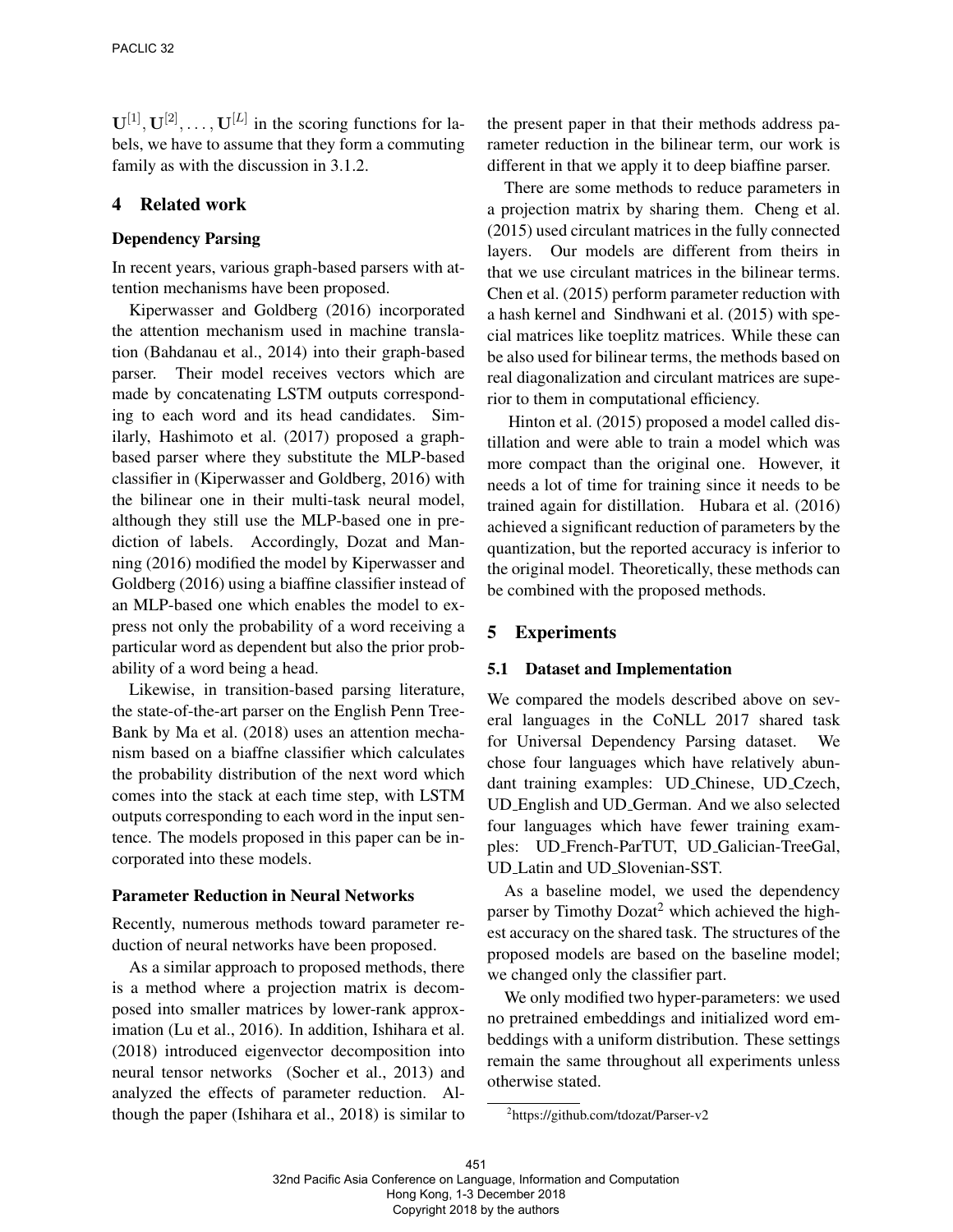| <b>Treebank</b>     | <b>Baseline</b> |            | <b>Symmetry Matrix</b> |                | <b>Circulant Matrix</b> |                |
|---------------------|-----------------|------------|------------------------|----------------|-------------------------|----------------|
|                     | <b>UAS</b>      | <b>LAS</b> | <b>UAS</b>             | LAS            | <b>UAS</b>              | LAS            |
| UD Czech            | 93.72           | 91.89      | $93.45(-0.27)$         | $91.50(-0.39)$ | $93.87(+0.15)$          | $92.01(+0.12)$ |
| <b>UD</b> German    | 87.57           | 84.27      | $87.21(-0.36)$         | $83.91(-0.36)$ | $87.61(+0.04)$          | $84.39(+0.12)$ |
| UD_English          | 91.05           | 89.42      | $90.95(-0.1)$          | $89.22(-0.2)$  | $91.04(-0.01)$          | $89.31(-0.11)$ |
| <b>UD_Chinese</b>   | 87.67           | 85.58      | $87.55(-0.12)$         | $85.41(-0.17)$ | $87.96(+0.29)$          | $85.65(+0.07)$ |
| UD_Slovenian-SST    | 75.63           | 69.53      | $74.94(-0.69)$         | $68.58(-0.95)$ | $75.90(+0.27)$          | $70.24(+0.71)$ |
| UD_Latin            | 70.90           | 64.53      | $70.27(-0.63)$         | $63.18(-1.35)$ | $72.38(+1.48)$          | $66.00(+1.47)$ |
| UD_French-ParTUT    | 91.82           | 89.78      | $92.09(+0.27)$         | $89.94(+0.16)$ | $91.94(+0.12)$          | $90.09(+0.31)$ |
| UD Galician-TreeGal | 80.10           | 74.77      | $80.05(-0.05)$         | $74.78(+0.01)$ | $80.24(+0.14)$          | $75.68(+0.91)$ |

Table 1: Main results on CoNLL 2017 dataset.

| <b>Reduced Samples</b> | <b>Baseline</b> |       | <b>Symmetry Matrix</b> |                | <b>Circulant Matrix</b> |                |
|------------------------|-----------------|-------|------------------------|----------------|-------------------------|----------------|
|                        | UAS             | LAS   | UAS.                   | LAS            | <b>UAS</b>              | LAS            |
| 0/4                    | 91.05           | 89.42 | $90.95(-0.1)$          | $89.22(-0.2)$  | $91.04(-0.01)$          | $89.31(-0.11)$ |
| 1/4                    | 90.32           | 88.57 | $90.05(-0.27)$         | $88.30(-0.27)$ | $90.29(-0.03)$          | $88.49(-0.08)$ |
| 2/4                    | 88.98           | 87.08 | $89.15(+0.17)$         | $87.17(+0.09)$ | $88.72(-0.26)$          | $86.63(-0.45)$ |
| 3/4                    | 87.24           | 85.08 | $87.27(+0.03)$         | $85.06(-0.02)$ | $87.59(+0.35)$          | $85.38(+0.3)$  |

Table 2: Results in UD English with fewer training samples.

| <b>Treebank</b>     | UAS            | LAS            |
|---------------------|----------------|----------------|
| UD_Slovenian-SST    | $74.98(-0.65)$ | $69.07(-0.46)$ |
| <b>UD</b> Latin     | $71.96(+1.06)$ | $65.68(+1.15)$ |
| UD_French-ParTUT    | $92.17(+0.35)$ | $90.44(+0.66)$ |
| UD_Galician-TreeGal | $79.68(-0.42)$ | $74.82(+0.05)$ |

Table 3: Baseline model with reduced dimensions. The numbers in parentheses are the differences from the baseline model with full dimensions.

We use gold word segmentation and gold POS tags while word segmentation and POS tagging are included in the shared task. We excluded these two tasks because the objective of this research is to show the effects of the proposed methods on biaffine classifiers which are not used for those tasks.

### 5.2 Results

We show the results of the baseline and two proposed methods in Table 1. The method based on circulant matrices outperformed the others on almost all languages except for English where the baseline model achieved the best accuracy and French-ParTUT where the method based on symmetric matrix did so in UAS. Interestingly, the method based on symmetric matrices underperformed the baseline on most languages. This might be because of the restricted expressiveness of a symmetric weight matrix in comparison to a circulant one especially in that the former is not appropriate for expressing asymmetric relations.

### 6 Analysis

In this section, we examine the robustness to overfitting of the proposed methods.

### 6.1 Relaxation of Overfitting

First, to further examine how numbers of parameters affect the models, we conducted experiments on UD English treebank reducing the number of training examples by a quarter at a time.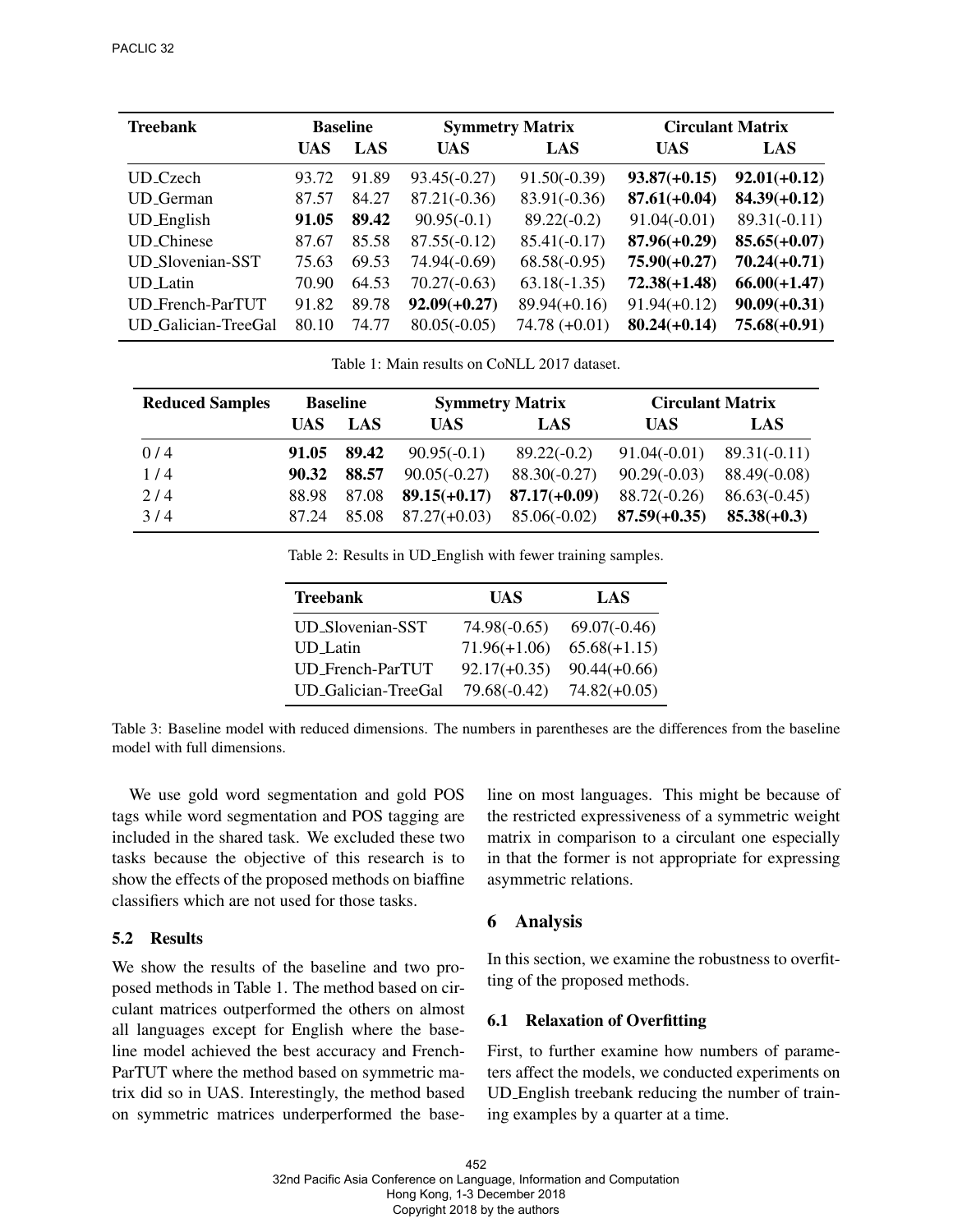|                           | Number of<br><b>Parameters</b> | <b>Percentage</b> |
|---------------------------|--------------------------------|-------------------|
| <b>Character LSTM</b>     | 241200                         | $7.64\%$          |
| <b>Bidirectional LSTM</b> | 1927200                        | 61.03%            |
| Arc MLP                   | 320800                         | 10.16%            |
| Label MLP                 | 80200                          | $2.54\%$          |
| Arc Classifier            | 160400                         | 5.08%             |
| Label Classifier          | 377437                         | 11.95%            |
| <b>Others</b>             | 50400                          | 1.60%             |
| TOTAL.                    | 3157637                        | 100%              |

Table 4: Percentage of baseline model parameters accounted for by each component.

The results of this experiment are shown in Table 2. Our methods performed better on smaller datasets where the number of training examples are less than or equal to a half of the original number of examples. This indicates that our methods not only became robust to overfitting through parameter reduction but also achieved high generalizability.

Second, we ran the baseline model with classifier dimensions reduced from 400 to 200 for the arc classifier and 100 to 50 for the label classifier and compared it with the proposed methods on languages from small treebanks. As shown in Table 3, simply reducing the number of dimensions hindered the accuracies in some languages while the method based on circulant matrix consistently outperformed the baseline model with the original number of dimensions in all of these languages from small treebanks as shown in Table 3. This result indicates the effectiveness of the proposed method on smaller datasets.

#### 6.2 Parameter Reduction

Table 4 shows the proportion of the total parameters which each part of the baseline model account for. While LSTMs occupy the largest portion of the model, the second largest part is the classifiers which account for about 17% of the parameters. Table 5 indicates that the proposed methods were able to reduce the number of parameters by more than 16%.

#### 6.3 Parsing Speed

To test the parsing speed, we used an NVidia GTX1080 GPU and parsed the test dataset of UD English. As mentioned in Section 3, both proposed methods are superior to the baseline model in terms of time complexity. Actually, the methods based on symmetry took 13.86 seconds, circularity 15.06 and the baseline 17.76 seconds. These results are in accordance with theoretical time complexity.

# 7 Conclusion

In this paper, we reduced the number of parameters in the weight matrices in biaffine classifiers based on the assumption of symmetry or circularity and examined their effects on the CoNLL 2017 shared task for Universal Dependency Parsing dataset. As a result, the method based on circulant matrices outperformed the baseline model in most of languages with about 16% parameter reduction. As future work, the L1 regularization method for CompLex (Trouillon et al., 2016) proposed by (Manabe et al., 2018) may be integrated into our methods to further reduce the number of parameters in the bilinear function. The script for the bilinear functions proposed here is provided on the first authors Github page  $3$ .

### 8 Acknowledgments

We are grateful to Michael Wentao Li for proofreading the present paper. We thank the anonymous reviewers. This work was supported by JSPS KAK-ENHI Grant Number JP18K11457 and JST CREST Grant Number JPMJCR1513, Japan.

### References

- Dzmitry Bahdanau, Kyunghyun Cho, and Yoshua Bengio. Neural machine translation by jointly learning to align and translate. *CoRR*, abs/1409.0473, 2014. URL http://arxiv. org/abs/1409.0473.
- Wenlin Chen, James Wilson, Stephen Tyree, Kilian Weinberger, and Yixin Chen. Compressing neural networks with the hashing trick. In *International Conference on Machine Learning*, pages 2285–2294, 2015.
- Yu Cheng, Felix X. Yu, Rogério Schmidt Feris, Sanjiv Kumar, Alok N. Choudhary, and Shih-Fu Chang. An exploration of parameter redundancy in deep networks with circulant projections. In *2015 IEEE International Conference on Computer Vision, ICCV 2015, Santiago, Chile, December 7-13, 2015*, pages 2857–2865, 2015. doi: 10.1109/ICCV. 2015.327. URL https://doi.org/10.1109/ICCV. 2015.327.
- Chu and Liu. On the shortest arborescence of a directed graph. *Science Sinica*, Vol.14, 1965.

<sup>3</sup>https://github.com/TomokiMatsuno/PACLIC32/blob/master/my\_linalg.py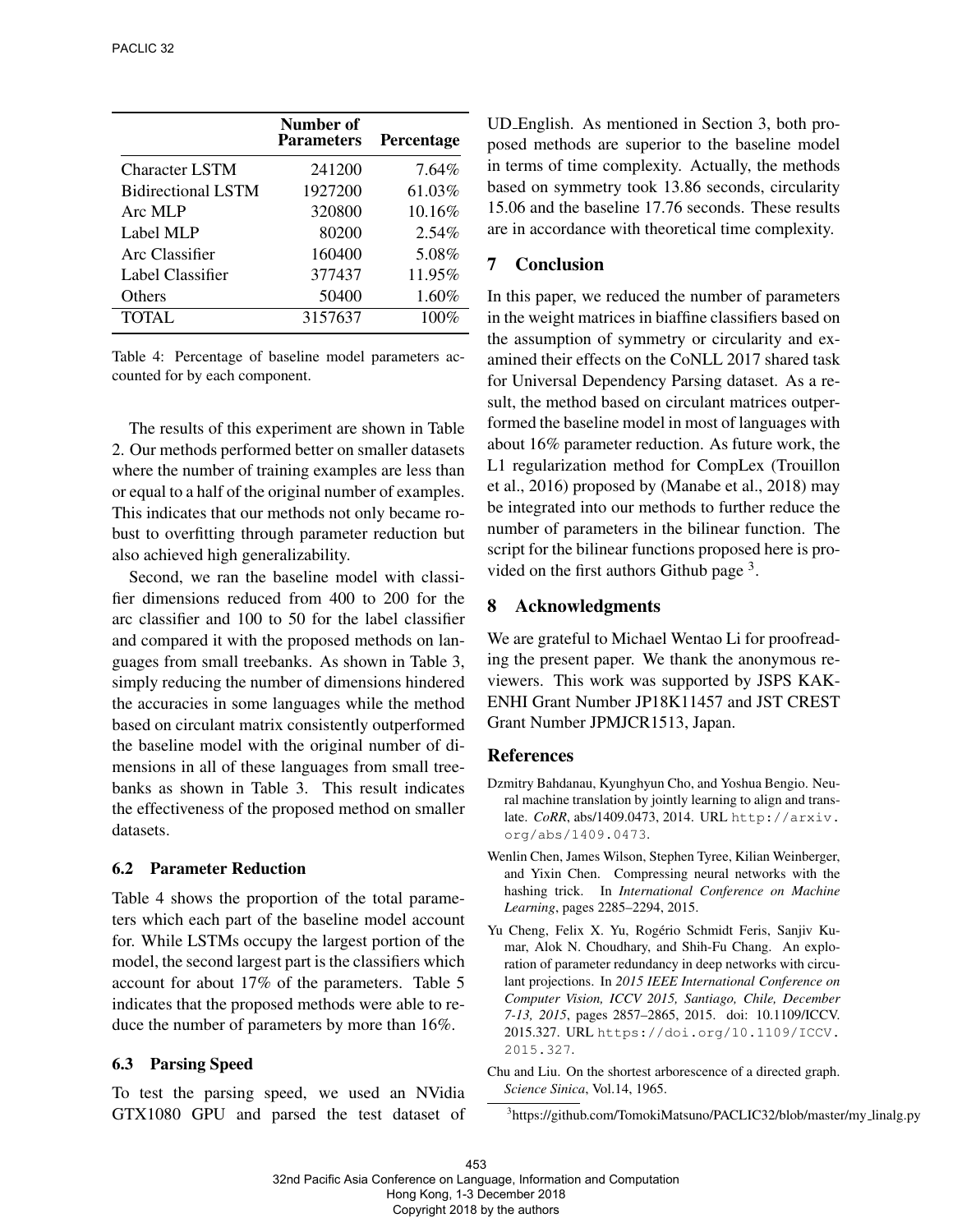|                              | <b>Baseline</b> | <b>Symmetry Matrix Circulant Matrix</b> |            |
|------------------------------|-----------------|-----------------------------------------|------------|
| Arc Classifier               | 160400          | 1200                                    | 1600       |
| Label Classifier             | 377437          | 11100                                   | 14800      |
| Sum with shared parts        | 3157637         | 2632100                                 | 2636200    |
| Difference from the baseline | $0.0\%$         | $-16.64\%$                              | $-16.51\%$ |

Table 5: Comparison of parameter sizes.

- Timothy Dozat and Christopher D. Manning. Deep biaffine attention for neural dependency parsing. *CoRR*, abs/1611.01734, 2016. URL http://arxiv.org/ abs/1611.01734.
- Timothy Dozat, Peng Qi, and Christopher D Manning. Stanford's graph-based neural dependency parser at the conll 2017 shared task. *Proceedings of the CoNLL 2017 Shared Task: Multilingual Parsing from Raw Text to Universal Dependencies*, pages 20–30, 2017.
- Jack Edmonds. Optimum branchings. *JOURNAL OF RE-SEARCH of the National Bureau of Standards*, 71(4), 1967.
- Robert M Gray et al. Toeplitz and circulant matrices: A review. *Foundations and Trends*( $\widehat{R}$ ) *in Communications and Information Theory*, 2(3):155–239, 2006.
- Kazuma Hashimoto, caiming xiong, Yoshimasa Tsuruoka, and Richard Socher. A joint many-task model: Growing a neural network for multiple nlp tasks. In *Proceedings of the 2017 Conference on Empirical Methods in Natural Language Processing*, pages 1923–1933. Association for Computational Linguistics, 2017. URL http://aclweb. org/anthology/D17-1206.
- Katsuhiko Hayashi and Masashi Shimbo. On the equivalence of holographic and complex embeddings for link prediction. In *Proceedings of the 55th Annual Meeting of the Association for Computational Linguistics, ACL 2017, Vancouver, Canada, July 30 - August 4, Volume 2: Short Papers*, pages 554–559, 2017. doi: 10.18653/v1/P17-2088. URL https://doi.org/10.18653/v1/P17-2088.
- Geoffrey E. Hinton, Oriol Vinyals, and Jeffrey Dean. Distilling the knowledge in a neural network. *CoRR*, abs/1503.02531, 2015.
- Itay Hubara, Matthieu Courbariaux, Daniel Soudry, Ran El-Yaniv, and Yoshua Bengio. Quantized neural networks: Training neural networks with low precision weights and activations constrained to +1 or -1. *CoRR*, abs/1609.07061, 2016. URL http://arxiv.org/abs/1609.07061.
- Takahiro Ishihara, Katsuhiko Hayashi, Hitoshi Manabe, Masashi Shimbo, and Masaaki Nagata. Neural tensor networks with diagonal slice matrices. In *Proceedings of the 2018 Conference of the North American Chapter of the Association for Computational Linguistics: Human Language Technologies, NAACL-HLT 2018, New Orleans, Louisiana, USA, June 1-6, 2018, Volume 1 (Long Papers)*, pages 506– 515, 2018. URL https://aclanthology.info/ papers/N18-1047/n18-1047.
- Eliyahu Kiperwasser and Yoav Goldberg. Simple and accurate dependency parsing using bidirectional lstm feature representations. *Transactions of the Association for Computational Linguistics*, 4:313–327, 2016. URL http:// aclweb.org/anthology/Q16-1023.
- Hanxiao Liu, Yuexin Wu, and Yiming Yang. Analogical inference for multi-relational embeddings. *CoRR*, abs/1705.02426, 2017. URL http://arxiv.org/ abs/1705.02426.
- Zhiyun Lu, Vikas Sindhwani, and Tara N Sainath. Learning compact recurrent neural networks. In *Acoustics, Speech and Signal Processing (ICASSP), 2016 IEEE International Conference on*, pages 5960–5964. IEEE, 2016.
- X. Ma, Z. Hu, J. Liu, N. Peng, G. Neubig, and E. Hovy. Stack-Pointer Networks for Dependency Parsing. *ArXiv e-prints*, May 2018.
- Hitoshi Manabe, Katsuhiko Hayashi, and Masashi Shimbo. Data-dependent learning of symmetric/antisymmetric relations for knowledge base completion. In *Proceedings of the Thirty-Second AAAI Conference on Artificial Intelligence, New Orleans, Louisiana, USA, February 2-7, 2018*, 2018. URL https://www.aaai.org/ocs/index. php/AAAI/AAAI18/paper/view/16211.
- Maximilian Nickel, Volker Tresp, and Hans-Peter Kriegel. A three-way model for collective learning on multi-relational data. In *ICML*, volume 11, pages 809–816, 2011.
- Maximilian Nickel, Lorenzo Rosasco, and Tomaso A. Poggio. Holographic embeddings of knowledge graphs. *CoRR*, abs/1510.04935, 2015. URL http://arxiv.org/ abs/1510.04935.
- Alexander M Rush, Sumit Chopra, and Jason Weston. A neural attention model for abstractive sentence summarization. *arXiv preprint arXiv:1509.00685*, 2015.
- Vikas Sindhwani, Tara N. Sainath, and Sanjiv Kumar. Structured transforms for small-footprint deep learning. In *Advances in Neural Information Processing Systems 28: Annual Conference on Neural Information Processing Systems 2015, December 7-12, 2015, Montreal, Quebec, Canada*, pages 3088–3096, 2015.
- Richard Socher, Danqi Chen, Christopher D. Manning, and Andrew Y. Ng. Reasoning with neural tensor networks for knowledge base completion. In *Advances in Neural Information Processing Systems 26: 27th Annual Conference on Neural Information Processing Systems 2013. Proceedings*